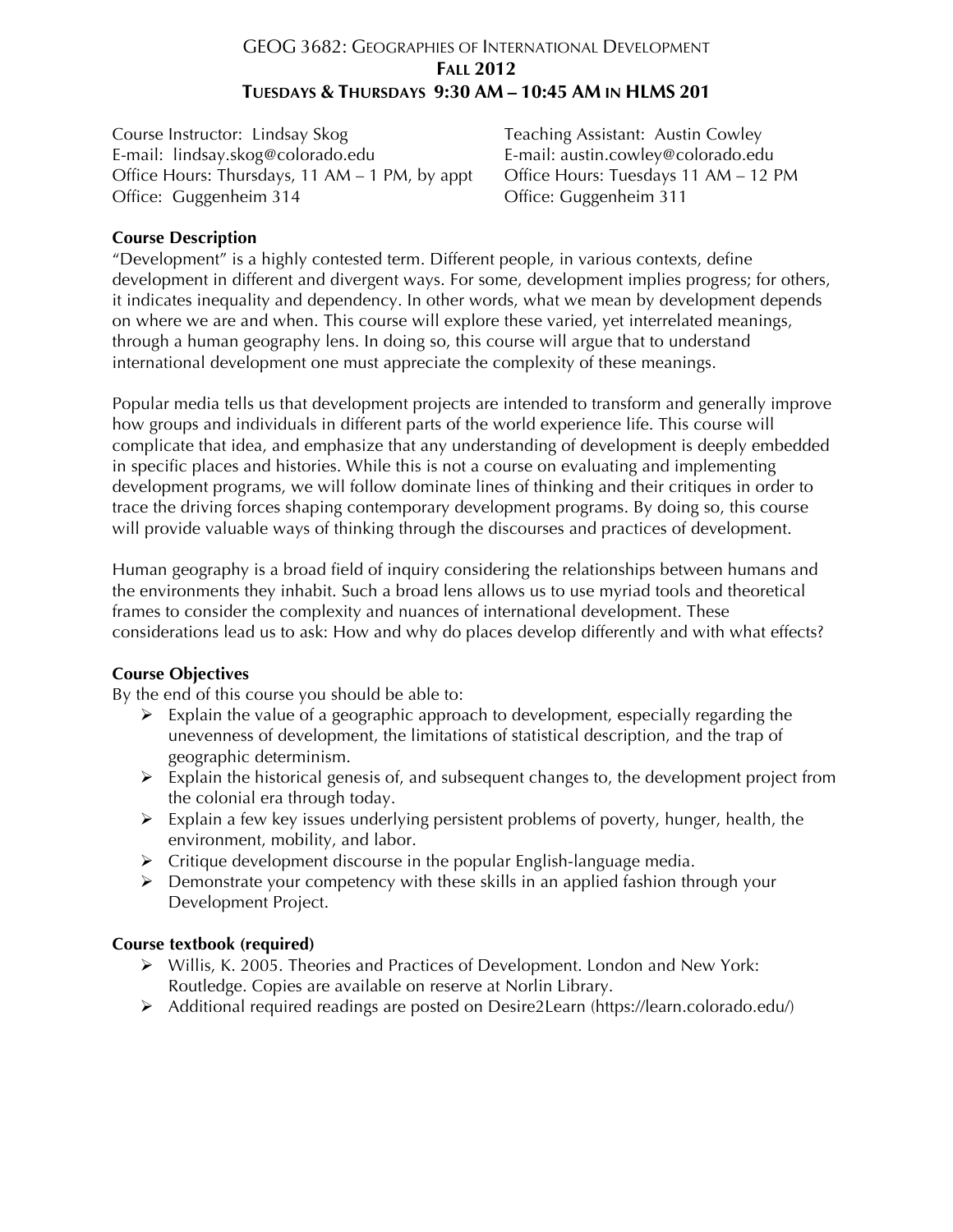## **Course Grading Rubric**

- **45% Development Project (See Development Project Description on D2L)**
- **20% Mid-Term Exam**
- **20% Final Exam** December 17, 7:30-10 PM (If you have three or more exams on this date you must notify the instructor by October 5)
- **15% Clicker Questions**
- **Extra Credit: Current Events Assignment (Up to 5%)**

Explanations of underdevelopment and economic weakness often adopt eurocentric and environmentally deterministic explanations. At any time during the term you may prepare a 500-600 word reflection/opinion piece on a current event with direct significance to international development (you will lose 1 point for every 5 words over or under this range). You should summarize the event/article (2 points), and then relate it to the topics we have discussed in class (3 points). This is due by 5 PM on December 14. You must submit an electronic copy to turnitin.com by this deadline. I will not accept late current events assignments. All assignments should be typed in 12-point Times New Roman font with 1-inch margins.

**Clickers** Each student is required to purchase an I-Clicker from the UMC bookstore. Beginning the second week of class, students will use their clickers to respond to questions, which will be taken from the readings due that day and the lecture material, at the beginning, middle, and end of class. The instructor will use these responses to guide the lecture, test knowledge of the readings, and to clarify confusing material. Every clicker question will be worth 4 points. Students will receive 4 points for correct answers, 3 points for incorrect answers, and 0 points for not answering. Some questions will record if the student is present but will not record the individual answer. Students will receive 1 of the possible 15 percentage points for registering their clicker by 9 AM, Tuesday September 4. Clicker registration instructions: http://oit.colorado.edu/node/779

**Attendance and preparation** Every student is expected to be in attendance and prepared for class by having done the readings for that class. You are expected to arrive to class on time and remain until the class is finished. Arriving late and/or packing up early is disruptive to your peers and the instructor. Sleeping in class is not acceptable and will be counted as an absence. Excused absences will be considered with a note from the Student Health Center or other appropriate written documentation.

## **Turnitin.com Submission Instructions**

All assignments for this course must be submitted through turnitin.com. 1. Go to www.turnitin.com. Either create an account or log in to your existing account. 2. Click on the tab labeled "enroll in a class". Enter the following class ID and password. Class ID: 5400908 Password: Truman

**Computer and Cell Phone Policy** No screens. Computers, Ipads, etc will not be allowed in class, except during group discussions in order to review readings posted on Desire2Learn. If you feel that you learn best by taking electronic notes on your computer, then please see me following the first day of class for special arrangements. Please silence or turn off your cell phone during class. Texting in class will not be tolerated. I will deduct participation points for texting in class.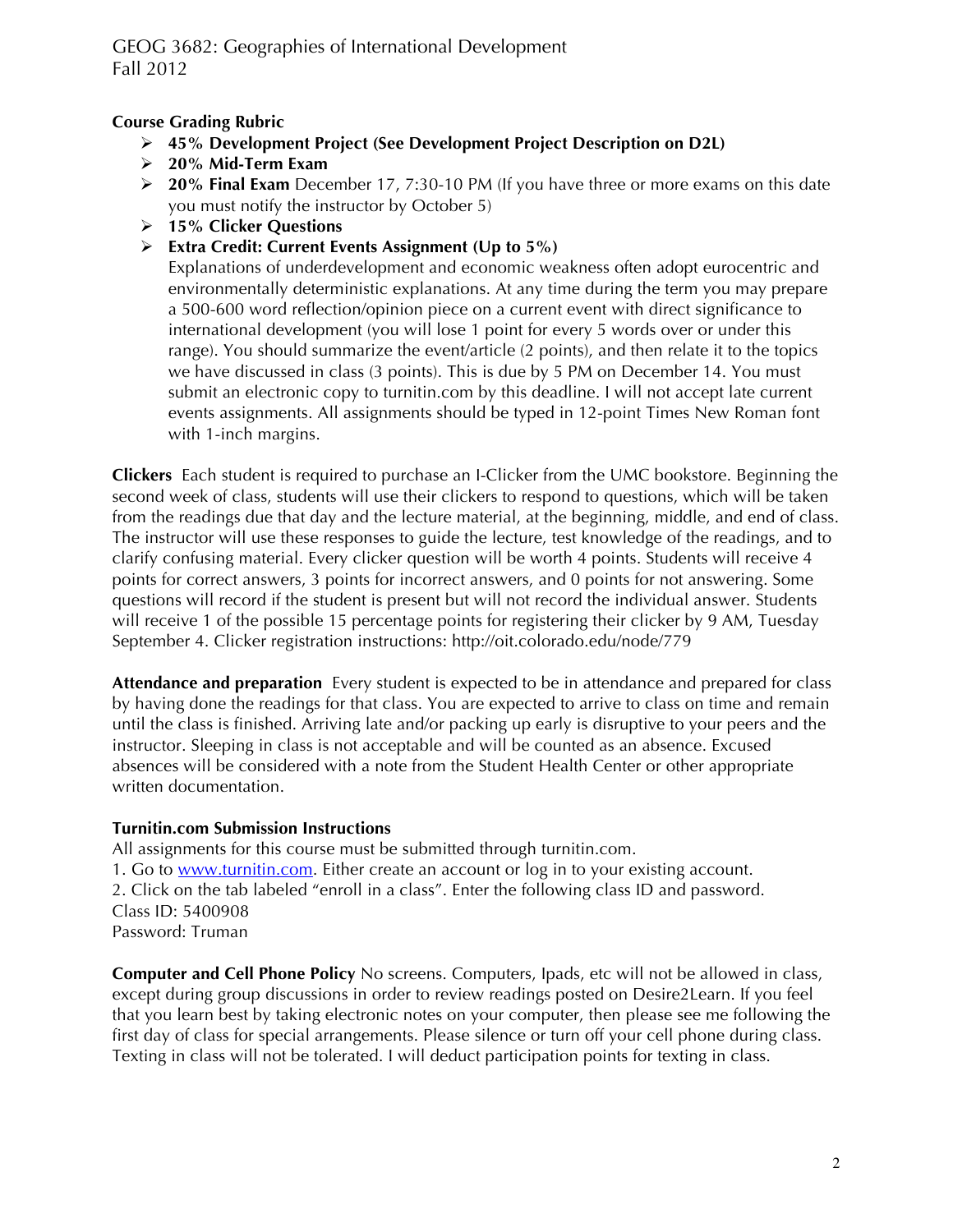**Honor Code** All students of the University of Colorado at Boulder are responsible for knowing and adhering to the academic integrity policy of this institution. Violations of this policy may include: cheating, plagiarism, aid of academic dishonesty, fabrication, lying, bribery, submitting the same paper or part of a paper for two different classes without the express permission of both instructors, and threatening behavior. All incidents of academic misconduct shall be reported to the Honor Code Council and those students who are found to be in violation of the academic integrity policy will be subject to both academic sanctions from the faculty member involved and non-academic sanctions (including but not limited to university probation, suspension, or expulsion) from the Council. There will be no warning, but a direct report to the honor council at CU (they also have a no tolerance policy) and a failing grade for the semester. Discussion with peers is encouraged, but assignments must be completed individually. Please refer to http://honorcode.colorado.edu to view the specific guidelines. If you have any questions related to this policy, please contact the Honor Code Council at **honor@colorado.edu**.

**Classroom Behavior** Students and faculty each have responsibility for maintaining an appropriate learning environment. Students who fail to adhere to behavioral standards may be subject to discipline. Faculty have the professional responsibility to treat students with understanding, dignity and respect, to guide classroom discussion and to set reasonable limits on the manner in which students express opinions. In short, treat your peers and instructor(s) with respect at all times and under all circumstances. I encourage you to voice your opinions and perspectives in a constructive and respectful manner. Disrespectful or abusive language or behavior will not be tolerated and will result in dismissal from the classroom and loss of participation points for that day. See polices at http://www.colorado.edu/policies/classbehavior.html http://www.colorado.edu/studentaffairs/judicialaffairs/code.html#student\_code

**Religious Observances** I'm happy to make accommodations for religious obligations that conflict with scheduled assignments or required attendance. In order to make any appropriate accommodations, I ask that you inform me in advance of your absence as soon as you are aware of it. See full details of the campus policy at http://www.colorado.edu/policies/fac\_relig.html.

**Disability Accommodations** If you qualify for accommodations because of a disability, please submit a letter from Disability Services in a timely manner so that your needs may be addressed. Disability Services determines accommodations based on documented disabilities. Contact: 303-492-8671, Willard 322, and www.Colorado.EDU/disabilityservices

**CU Office of Victim Assistance** 303-492-8855 - Victim Assistance is an advocacy and support office serving those who are impacted by disruptive/disturbing life events, including violent crime, sexual harassment, death, and debilitating accidents. Staff members will advise you of your rights and the services available to you. They can also intervene on your behalf with professors, housing, academic departments, business offices, and employers to ease the burden of dealing with an accident or assault.

**CU Counseling Services** 303-492-6766, Willard room 134. http://www.colorado.edu/sacs/counseling/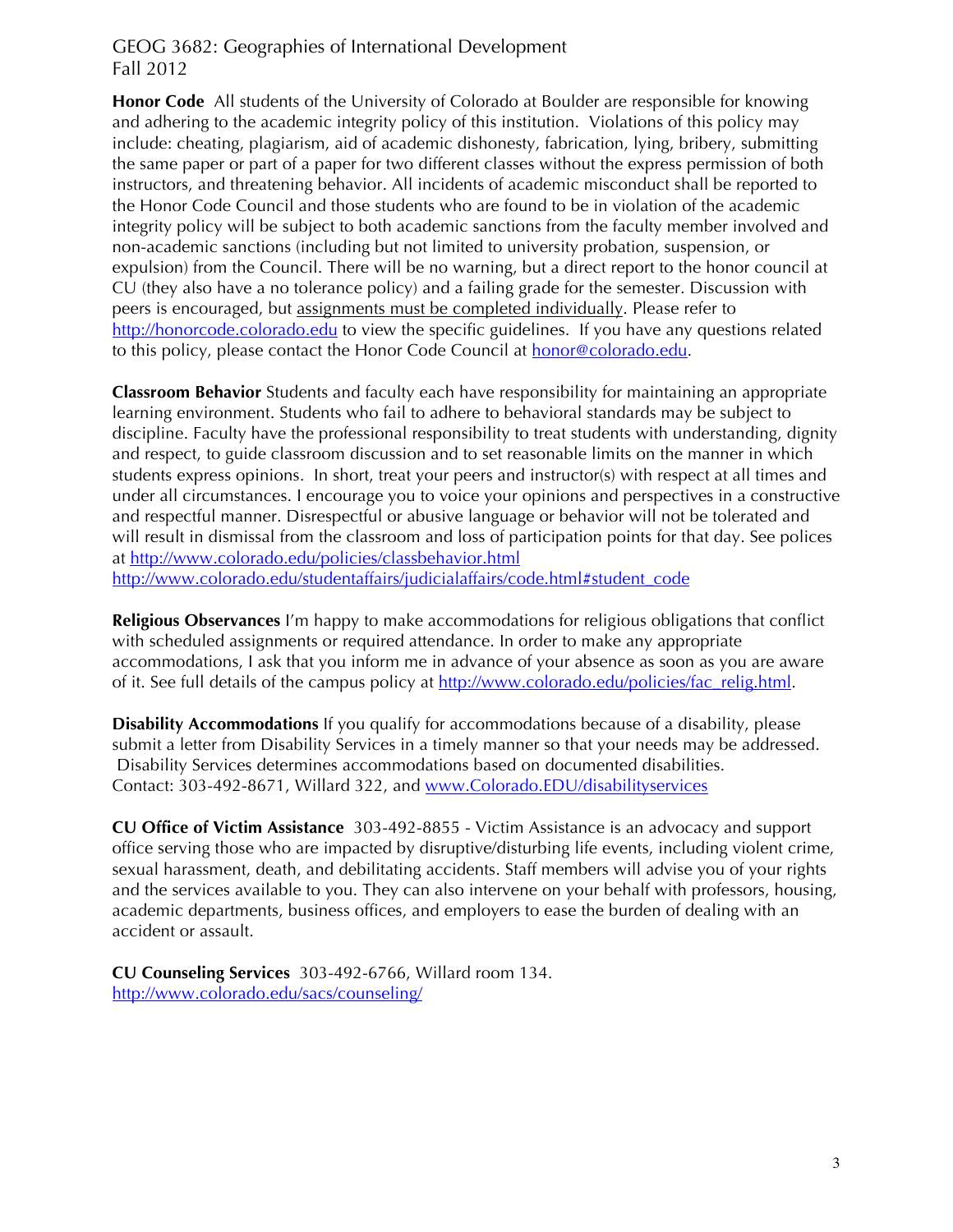# **Course Schedule**

Note: This schedule is subject to change. Any changes, including changes to the assigned readings, will be announced in class and posted to on Desire2Learn.

| <b>Date</b>                                 | <b>Topics</b>                               | <b>Readings Due</b>                            |  |  |
|---------------------------------------------|---------------------------------------------|------------------------------------------------|--|--|
| Part I: Development Theories and Approaches |                                             |                                                |  |  |
| Aug 28                                      | Course Introduction                         | Review Syllabus<br>$\bullet$                   |  |  |
| Aug 30                                      | What is Development?                        | Willis Ch 1<br>$\bullet$                       |  |  |
|                                             | Ethics in Development                       | Singer 1999<br>٠                               |  |  |
| Sept 4                                      | Geographies of Development                  | <b>Clicker and turnitin.com</b><br>$\bullet$   |  |  |
|                                             |                                             | <b>Registration Deadline</b>                   |  |  |
|                                             |                                             | Broad and Cavanagh 2001                        |  |  |
|                                             |                                             | Friedman 2005                                  |  |  |
|                                             |                                             | Sachs et al 2001<br>$\bullet$                  |  |  |
| Sept 6                                      | <b>Measuring Development</b>                | Sheppard et al 2009: Ch 2<br>$\bullet$         |  |  |
| Sept 11                                     | Development Proposal and Resources          | <b>Review Country Project</b><br>$\bullet$     |  |  |
|                                             | Workshop                                    | Assignment                                     |  |  |
|                                             |                                             | Review Library Course<br>$\bullet$             |  |  |
|                                             |                                             | webpage                                        |  |  |
| Sept 13                                     | Origins of Development: Smith, Malthus, and | Peet and Hartwick 2009<br>$\bullet$            |  |  |
|                                             | Marx                                        | Sardar 1999<br>$\bullet$                       |  |  |
|                                             |                                             | Willis Ch 2: Classical                         |  |  |
|                                             |                                             | Theories                                       |  |  |
|                                             |                                             | Willis Ch 3: Marxist Theories                  |  |  |
|                                             |                                             | of Development                                 |  |  |
| Sept 18                                     | Development as Colonialism                  | Driver 1992<br>$\bullet$                       |  |  |
|                                             |                                             | Sheppard et al 2009: Ch 3<br>$\bullet$         |  |  |
|                                             |                                             | Shresta 1995                                   |  |  |
|                                             |                                             | Wainaina 2005                                  |  |  |
| Sept 20                                     | Development as Modernization                | Rostow 1960<br>$\bullet$                       |  |  |
|                                             |                                             | Willis Ch 2<br>$\bullet$                       |  |  |
| Sept 25                                     | Critiques of Development: Structuralism,    | <b>Frank 1966</b><br>$\bullet$                 |  |  |
|                                             | Dependency Theory, World Systems Theory     | Willis Ch 3<br>$\bullet$                       |  |  |
| Sept 27                                     | Neoliberalism                               | Peck and Tickell 2002<br>$\bullet$             |  |  |
|                                             |                                             | Review Willis Ch 2: 51-67<br>$\bullet$         |  |  |
| Oct 2                                       | Development as Globalization                | Willis Ch 7<br>$\bullet$                       |  |  |
| Oct 4                                       | Uneven Development                          | Grant and Nijman 2004<br>$\bullet$             |  |  |
|                                             |                                             | Harvey 2006<br>$\bullet$                       |  |  |
| Oct 9                                       | Basic needs, grassroots, and rights-based   | McNamara 1973<br>$\bullet$                     |  |  |
|                                             | development                                 | Willis Ch 4<br>$\bullet$                       |  |  |
|                                             |                                             | Willis Ch 5: 142-154                           |  |  |
|                                             |                                             | (optional 154-161)<br>$\bullet$                |  |  |
| Oct 11                                      | Post-Development                            | Escobar 1995<br>Esteva 1992                    |  |  |
|                                             |                                             | $\bullet$                                      |  |  |
| Oct 16                                      | Development as Power                        | <b>Development Project Part I</b><br>$\bullet$ |  |  |
|                                             |                                             | <b>Due</b>                                     |  |  |
|                                             |                                             | Ferguson and Lohmann 1994<br>Li 1999           |  |  |
|                                             |                                             |                                                |  |  |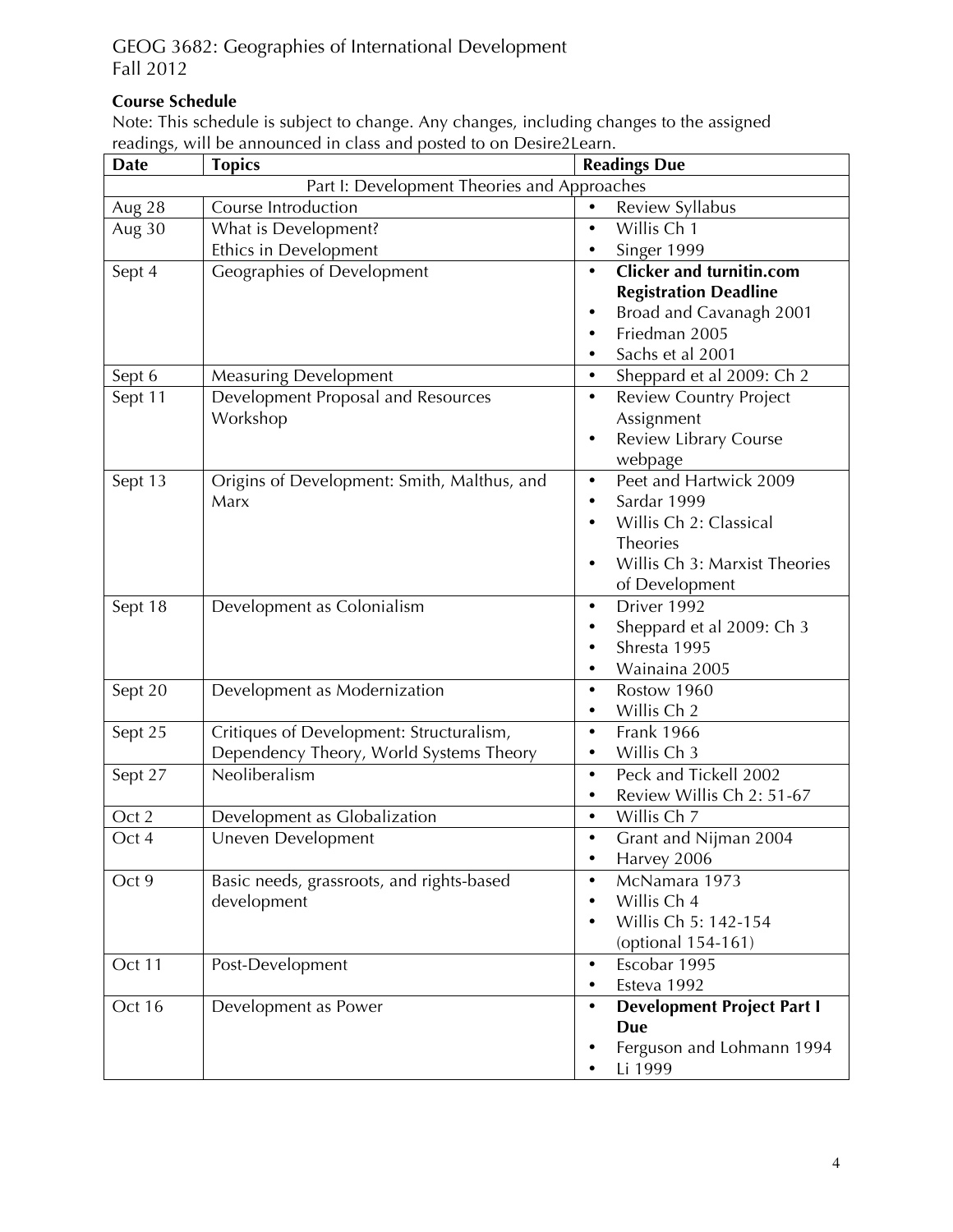| Oct 18                         | Millennium Development Goals                  | $\bullet$ | MDG Report 2005 (Sachs)             |  |  |
|--------------------------------|-----------------------------------------------|-----------|-------------------------------------|--|--|
|                                |                                               | $\bullet$ | MDG Report 2012 (Selections         |  |  |
|                                |                                               |           | TBA)                                |  |  |
| Oct 23                         | Mid-term Review                               | $\bullet$ | No Reading Due                      |  |  |
| Oct 25                         | Mid-term                                      |           |                                     |  |  |
| Part II: Topics in Development |                                               |           |                                     |  |  |
| Oct 30                         | Debt: International                           | $\bullet$ | Sheppard et al 2009: Ch 23          |  |  |
| Nov <sub>1</sub>               | Debt: Microcredit                             | $\bullet$ | <b>Bruck 2006</b>                   |  |  |
|                                |                                               | $\bullet$ | Young 2010                          |  |  |
| Nov <sub>6</sub>               | Environment and Development: Exploitation     | $\bullet$ | Guthman 1997                        |  |  |
|                                | and Sustainability                            |           | Willis Ch 6                         |  |  |
| Nov $8$                        | Gender and Development                        | $\bullet$ | Carney 2004                         |  |  |
|                                |                                               |           | Sen 1990                            |  |  |
|                                |                                               | ٠         | Sultana 2007                        |  |  |
| <b>Nov 13</b>                  | Development Project Part II Workshop          | $\bullet$ | No Readings Due                     |  |  |
| <b>Nov 15</b>                  | Indigenous Rights and Development             | $\bullet$ | <b>Development Project Part II</b>  |  |  |
|                                |                                               |           | Due Hale 2011                       |  |  |
|                                |                                               |           | <b>Tsing 1999</b>                   |  |  |
| Nov 20 &                       | Fall & Thanksgiving Breaks                    |           |                                     |  |  |
| 22                             |                                               |           |                                     |  |  |
| <b>Nov 27</b>                  | Labor and Migration                           | $\bullet$ | <b>TBA</b>                          |  |  |
| <b>Nov 29</b>                  | <b>Grant-making for Development</b>           | $\bullet$ | <b>TBA</b>                          |  |  |
| Dec 4                          | Agriculture and Food                          | $\bullet$ | <b>TBA</b>                          |  |  |
| Dec 6                          | Health and Development                        | $\bullet$ | Farmer 2003                         |  |  |
| Dec 11                         | Development Project Part III Writing Workshop | $\bullet$ | No Reading Due                      |  |  |
| Dec 13                         | What's next?                                  | $\bullet$ | <b>Development Project Part III</b> |  |  |
|                                |                                               |           | <b>Due</b>                          |  |  |
|                                |                                               |           | Willis Ch 8                         |  |  |
| Dec 17                         | Final Exam, 7:30-10 PM                        |           |                                     |  |  |

### **Course Bibliography**

- Broad, R., and J. Cavanagh. 2006. The Hijacking of the Development Debate. *World policy journal* 23 (2):21-30.
- Bruck, C. 2006. Millions for millions. *The New Yorker* 20 October.
- Carney, J. 1993. Converting the wetlands, engendering the environment: The intersection of gender with agrarian change in the Gambia. *Economic Geography* 69 (4):329–348.
- Driver, F. 1992. Geography's empire: Histories of geographical knowledge. *Environment and Planning D: Society and Space* 10 (1):23–40.
- Escobar, A. 1995. The problematization of poverty: The tale of three worlds and development. In *The development reader*, eds. S. Chari and S. Corbridge, 131–140. New York: Routledge.
- Esteva, G. 1992. Development. In *The Development dictionary: a guide to knowledge as power*, ed. W. Sachs, 6–25. New York: Zed Books.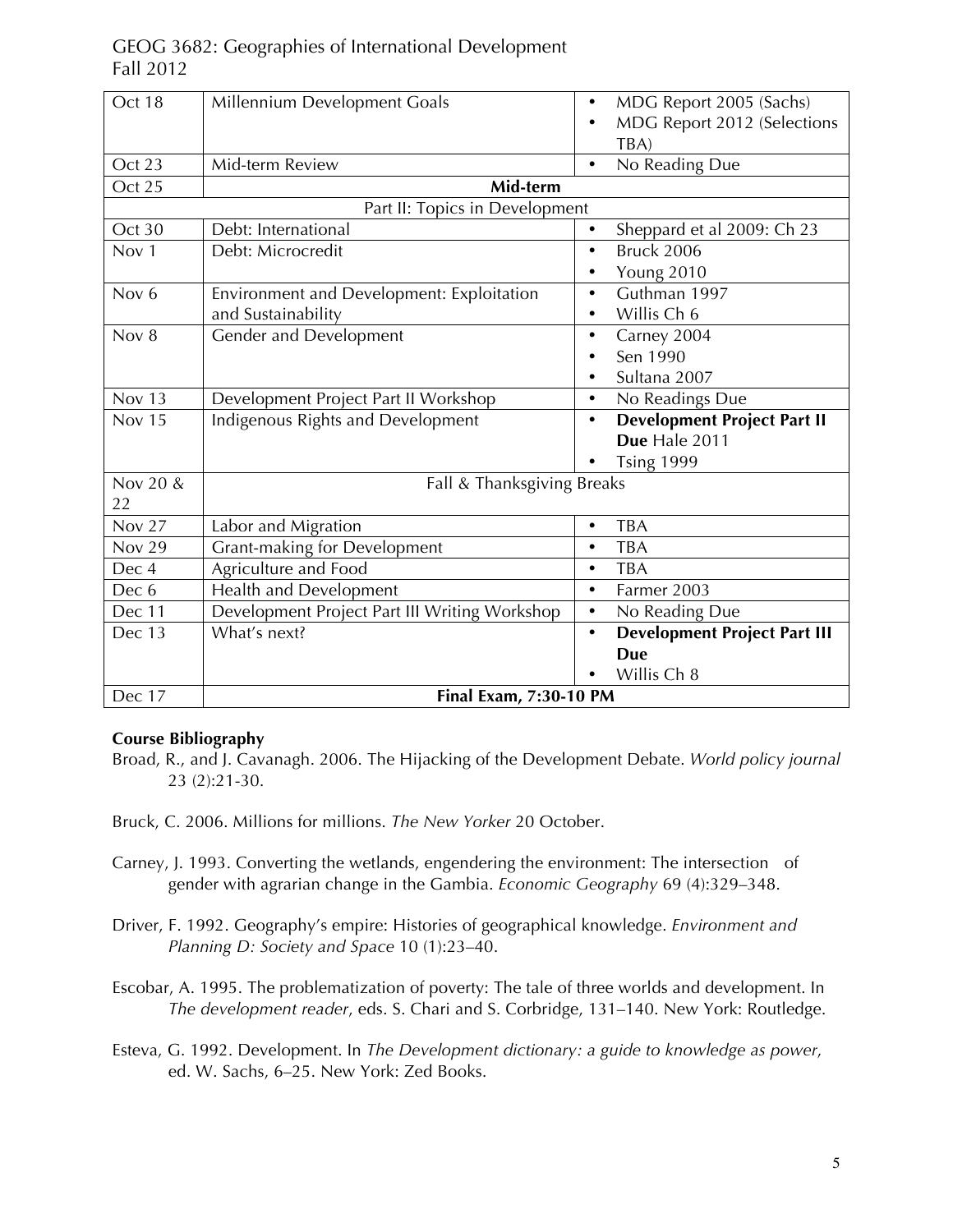- Farmer, P. 2003. *Pathologies of power: health, human rights, and the new war on the poor*. Berkeley: University of California Press.
- Ferguson, J. 1994. The anti-politics machine: "Development" and bureaucratic power in Lesotho. *The Ecologist* 24 (5):176–181.
- Frank, A. G. 1966. The development of underdevelopment. *Monthly Review* 41 (2):37–42.
- Friedman, T. L. 2005. It's a flat world, after all. *The New York Times* 3:33–37.
- Grant, R., and J. Nijman. 2004. The re scaling of uneven development in Ghana and India. *Journal of Economic and Social Geography* 95 (5):467–481.
- Guthman, J. 1997. Representing crisis: The Theory of Himalayan Environmental Degradation and the project of development in post-Rana Nepal. *Development and Change* 28:45–69.
- Hale, C. 2011. Resistencia para que? Territory, autonomy and neoliberal entanglements in the "empty spaces" of Central America. *Economy and Society* 40 (2):184–210.
- Harvey, D. 2006. Notes toward a theory of uneven geographical development. In *Spaces of global capitalism: Towards a theory of uneven geographical development*, 71–77. London ; New York, NY: Verso.
- Li, T. M. 1999. Compromising power: Development, culture, and rule in Indonesia. *Cultural Anthropology* 14 (3):295–322.
- McNamara, R. 1973. Paupers of the world and how to develop them. Excerpt from Address to the Board of Governors, World Bank, Nairobi, Kenya.
- Peet, R., and E. R. Hartwick. 2009. *Theories of development: Contentions, arguments, alternatives*. New York: Guilford Press.
- Rostow, W. W. 1960. Marxism, Communism and the stages-of-growth. In *The development reader*, eds. S. Chari and S. Corbridge, 141–148. New York: Routledge.
- Peck, J., and A. Tickell. 2002. Neoliberalizing space. *Antipode* 34 (3):380–404.
- Sachs, J. D., A. D. Mellinger, and J. L. Gallup. 2001. The geography of poverty and wealth. *Scientific American* 284 (3):70–75.
- Sardar, Z. 1999. Development and the locations of eurocentrism. In *Critical development theory*, eds. R. Munck and D. O'Hearn, 44–62. London and New York: Zed Books.
- Sheppard, E. S., P. W. Porter, D. Faust, and R. Nagar. 2009. *A world of difference: encountering and contesting development* 2nd ed. New York: Guilford Press.
- Shresta, N. 1995. Becoming a development category. In *Power of development*, ed. J. Crush. London: Routledge.